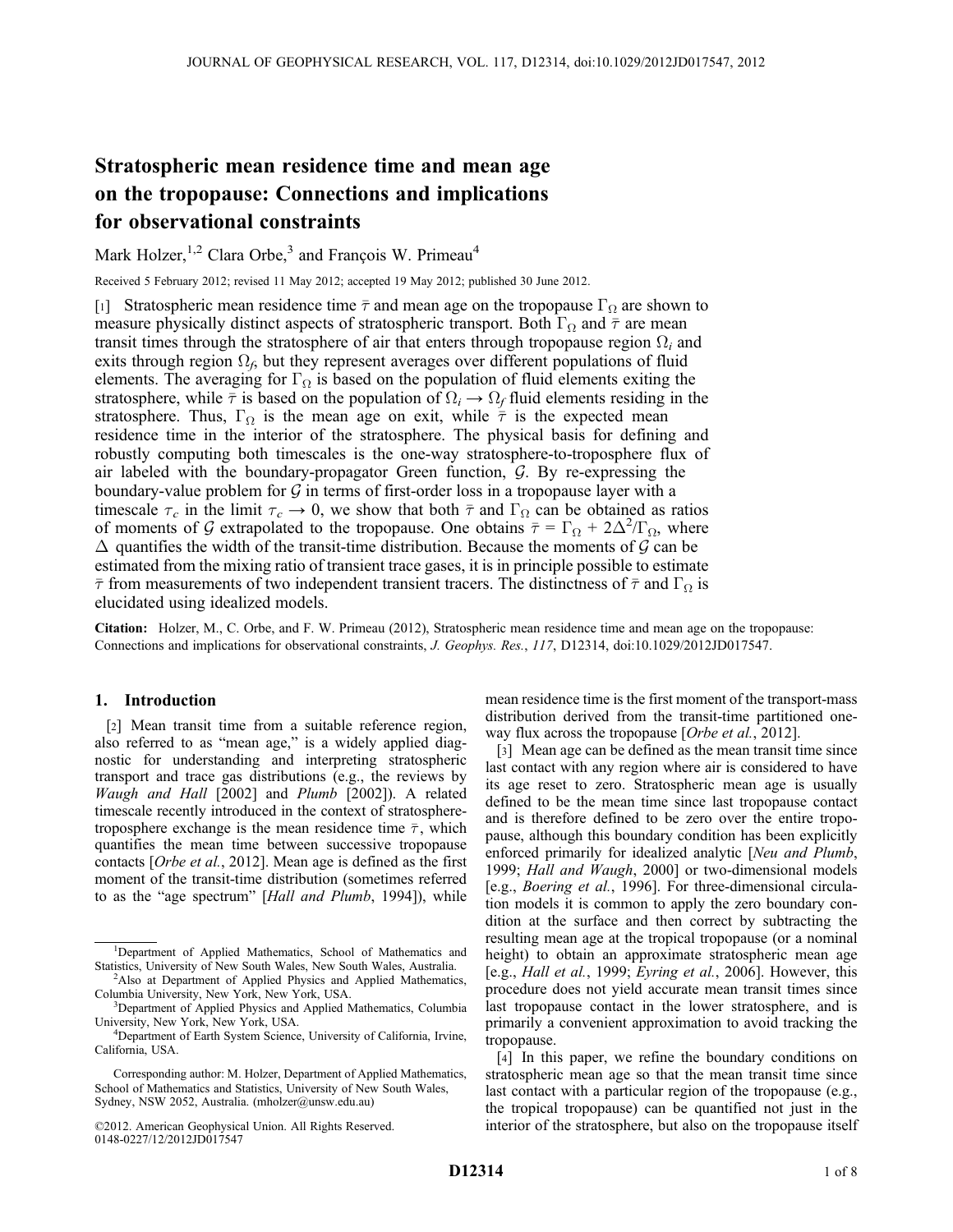while still stripping air of its stratospheric identity as soon as it crosses the tropopause. We refer to the resulting stratospheric mean age on the tropopause as the "mean age on exit". We show that for advective-diffusive flow, the stratospheric mean age on exit and the mean residence time measure fundamentally different quantities. We also show that the mean age on exit and the mean residence time can both be expressed as a limit of the ratio of moments of the transit-time distribution. Thus, both timescales are, at least in principle, accessible from observations of transient tracers.

[5] Like much of the existing work on mean age and residence times, the relationship between mean entry-to-exit residence time and mean age on exit that we derive here is an extension of the earlier body of work by Bolin and Rhode [1973], Nir and Lewis [1975], and *Björkström* [1978]. These authors were among the first to distinguish between the distribution of times to traverse a geophysical fluid reservoir and the distribution of times since entry into the reservoir. Stratospheric residence time has been used to quantify short-lived stratosphere-troposphere exchange events [Wernli and Bourqui, 2002; Stohl et al., 2003], but these studies did not consider residence time more broadly as a transport diagnostic or link it to the mean age of air. *Hall* and Waugh [2000] studied the empirical relationship between stratospheric mean age and the mean residence time of tracer injected into the interior of the stratosphere. This interior-to-exit mean residence time should not be confused with the entry-to-exit residence time considered here, although both can be formulated in terms of a suitable massto-flux ratio. The general results developed below have, to the best of our knowledge, not been derived previously nor have they been applied to atmospheric transport.

## 2. Boundary Propagator, Air-Mass Fraction, and Mean Transit Time

[6] Mean transit time or "age" can be defined as the mean time since last contact with any specified region  $\Omega$  such as, for example, the tropical tropopause, the entire tropopause, the earth's surface, or the tropical troposphere. However, to quantify the transport of stratospheric air, it is most natural to take  $\Omega$  to be a suitably defined tropopause and to then "bin" or partition stratospheric air according to when and where it last crossed the tropopause. To identify where a fluid element (or simply particle) last crossed the tropopause, we subdivide the tropopause into smaller regions  $\Omega_i \subseteq \Omega$ . In order to assign a transit time since last  $\Omega_i$  contact, we label air with a passive tracer  $G$  when it crosses into the stratosphere at  $\Omega_i$  during a specified time interval  $(t', t' + dt')$ . It is convenient to refer to the G-labeled air as " $(\Omega_i, t')$  air". In order to ensure that every air particle can be assigned a unique last contact region and time, it is important to remove the  $(\Omega_i, t')$  tracer label on subsequent contact anywhere with the tropopause  $\Omega$  [Holzer and Hall, 2000; Primeau, 2005]. Note that if  $\Omega_i = \Omega$ , the mean time since last  $\Omega_i$  contact must be zero everywhere on the tropopause, in which case it is clear that a finite mean residence time and zero mean age on the tropopause are distinct quantities [Orbe et al., 2012]. Below we show that if  $\Omega_i$  is a finite subset of  $\Omega$  such as the tropical tropopause, then mean age on the tropopause outside of  $\Omega_i$  is finite, representing the finite transit time from  $\Omega_i$  to other regions of the tropopause. However, because there is by definition zero  $\Omega_i$  air on the tropopause outside of  $\Omega_i$ , the mean age of  $\Omega_i$  air involves a subtle limit there. We will now develop the equations for  $(\Omega_i, t')$  air so that this limit, and the connections between mean age on exit and entry-to-exit mean residence time, can straightforwardly be derived.

## 2.1. Boundary Propagator, G

[7] The mass-fraction of  $(\Omega_i, t')$  air at  $(r, t)$  is given by  $\mathcal{G}(\mathbf{r}, t | \Omega_i, t') dt'$ , where the tracer label  $\mathcal{G}$  is also the boundarypropagator Green function. The boundary propagator obeys the source-free advection-diffusion equation

$$
\partial_t(\rho \mathcal{G}) + \nabla \cdot \mathbf{J} = 0, \qquad (1)
$$

where **J** is the advective-diffusive mass flux of  $G$ -labeled air,  $\rho$  is the density of air, and  $\mathcal G$  is subject to the boundary condition [Holzer and Hall, 2000]

$$
\mathcal{G}(\mathbf{r}_{\Omega}, t | \Omega_i, t') = \delta(t - t') \Delta_i(\mathbf{r}_{\Omega}, t)
$$
 (2)

at points  $\mathbf{r}_{\Omega}$  on the tropopause, where  $\Delta_i(\mathbf{r}, t) = 1$  if  $\mathbf{r} \in \Omega_i$ and  $\Delta_i(\mathbf{r}, t) = 0$  otherwise. Note that the time dependence of the mask  $\Delta_i$  comes from the fact that the tropopause is generally in motion.

[8] For the sake of simplicity and to make the connections between various quantities more transparent, we will specialize from now on to steady flow. In practice this means that our relationships can be applied to ensemble-mean boundary propagators [e.g., Holzer et al., 2003; Haine et al., 2008]. For steady flow,  $G$  depends on time only through the transit time  $\xi = t - t'$ , so that  $\mathcal{G}(\mathbf{r}, t | \Omega_i, t') \to \mathcal{G}(\mathbf{r} | \Omega_i, \xi)$ . The development below can straightforwardly be extended to arbitrary time-dependent flow at the expense of more complicated expressions. The boundary propagator  $G$ , with the normalization  $\sum_{\Omega_i} \int_0^{\infty} d\xi \mathcal{G} = 1$ , generalizes the transit-time distribution to a joint distribution of times  $\xi$  and locations  $\Omega_i$ since last surface contact.

#### 2.2. Air-Mass Fraction,  $f$

[9] The mass fraction  $f(\mathbf{r}|\Omega_i)$  of  $\Omega_i$  air at **r** regardless of when this air had last  $\Omega_i$  contact is given by

$$
f(\mathbf{r}|\Omega_i) = \int_0^\infty \mathcal{G}(\mathbf{r}|\Omega_i, \xi) d\xi \equiv \langle \mathcal{G} \rangle, \tag{3}
$$

where we have introduced angle brackets to denote the integral over all transit times, and in the case of statistically stationary flow, an additional ensemble average. Note that when  $\Omega_i$  is the entire tropopause,  $f = 1$ , because all air must have had tropopause contact sometime in the past. However, if  $\Omega_i$  is a smaller subset of the tropopause, then  $0 \le f \le 1$  in the interior of the stratosphere,  $f = 1$  only on  $\Omega_i$ , and  $f = 0$ elsewhere on the tropopause. That  $f = 0$  on the complement of  $\Omega_i$ , which we will denote  $\Omega^{ci} = \Omega \setminus \Omega_i$ , simply expresses the fact that on  $\Omega^{ci}$  all air had last contact with  $\Omega^{ci}$  and none of the air had last contact on  $\Omega_i$ .

## 2.3. Mean Transit Time, or Age,  $\Gamma$

[10] The mean transit time of an air parcel at **r** since last contact with  $\Omega_i$ , denoted by  $\Gamma(\mathbf{r}, \Omega_i)$  and also referred to as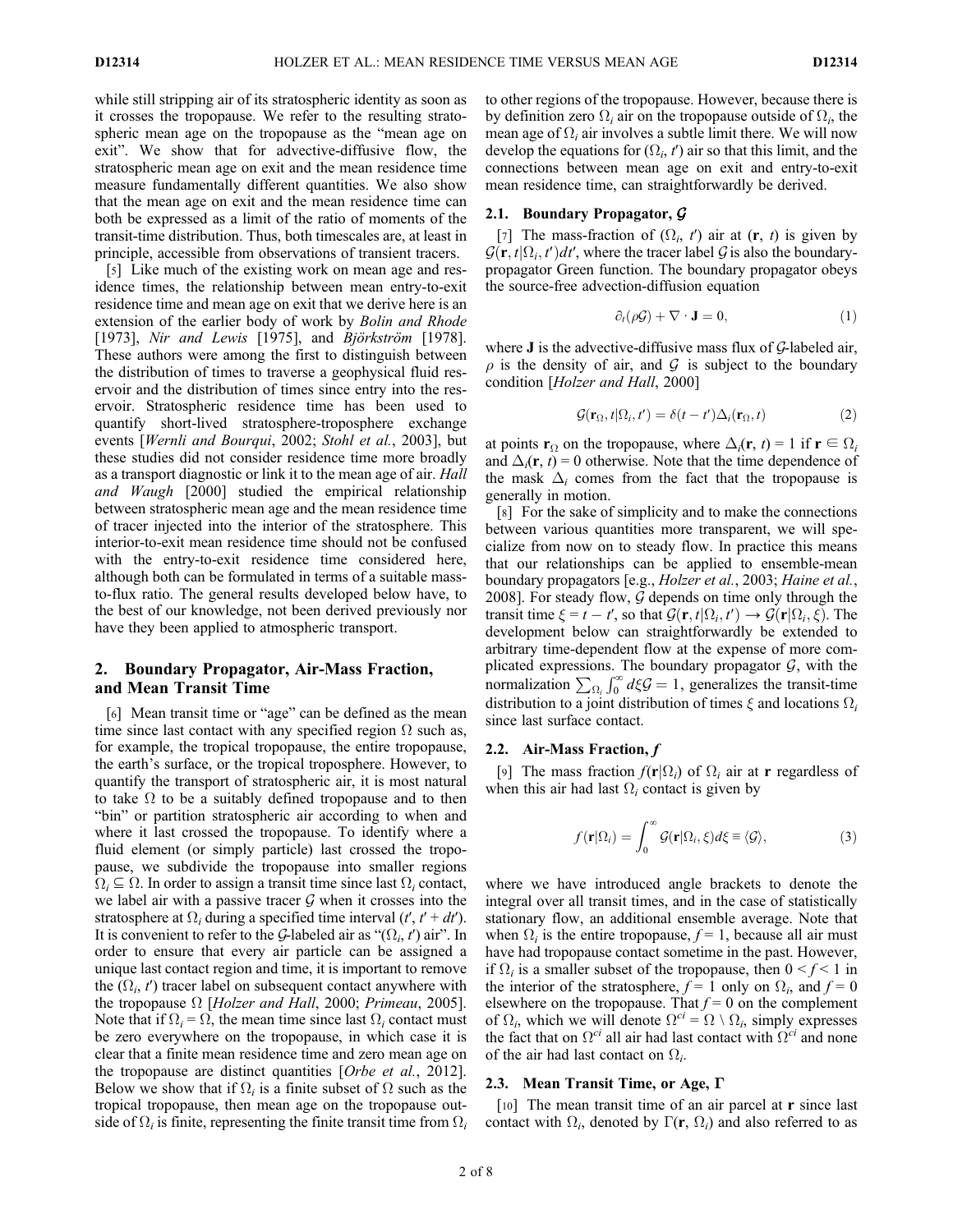the ideal mean age, particularly when  $\Omega_i = \Omega$  [*Waugh and* Hall, 2002], is given by

$$
\Gamma(\mathbf{r},\Omega_i) = \frac{1}{f(\mathbf{r}|\Omega_i)} \int_0^\infty \xi \mathcal{G}(\mathbf{r}|\Omega_i,\xi) d\xi = \frac{\langle \xi \mathcal{G} \rangle}{\langle \mathcal{G} \rangle}.
$$
 (4)

[11] Note that for  $\mathbf{r} \in \Omega_i$  we have  $\mathcal{G}(\mathbf{r}|\Omega_i,\xi) = \delta(\xi)$ , and hence  $\Gamma(\mathbf{r}_{\Omega}, \Omega_i) = 0$  because the mean time since last  $\Omega_i$ contact must be zero on  $\Omega_i$ . One reasonably expects  $\Omega_i$  air to have a finite mean transit time from  $\Omega_i$  to points on  $\Omega^{ci}$ . However,  $\mathcal{G} = 0$  on  $\Omega^{c}$  because by definition there is zero  $\Omega_i$ air on  $\Omega^{ci}$  and, in particular,  $f(\mathbf{r}|\Omega_i) \to 0$  as **r** approaches  $\Omega^{ci}$ . Thus, the mean transit time from  $\Omega_i$  to tropopause locations outside of  $\Omega_i$  cannot directly be computed from  $\mathcal G$  on the tropopause, but must be carefully evaluated as a "zero-overzero" limit. In the next section, we show that the mean age on the tropopause can be given physical meaning in terms of the one-way flux of  $\Omega_i$  air across the tropopause. This avoids a "zero-over-zero" limit and therefore allows for more robust computation. The one-way flux is induced by the boundary conditions (2), which hold the mixing ratio  $G$  at zero on the tropopause for  $t > t'$  to remove the  $(\Omega_i, t')$  identity from G-labeled air. This flux also leads very naturally to a distribution of residence times, which allows us to explore the difference between mean age on exit and mean entryto-exit residence time.

# 3. One-Way Cross-Tropopause Flux-Density Distribution,  $J$

[12] To simplify the mathematics of the limit involved in evaluating mean age on the tropopause as much as possible, we first recast the boundary value problem for  $G$  in a simpler form. Instead of specifying the boundary condition (2) on  $\Omega$ , we model the unlabeling of  $\Omega_i$  air as first-order destruction with a finite timescale  $\tau_c$  in a layer of non-zero thickness dn just underneath the tropopause. (For our purposes the layer could have any thickness, but we use infinitesimal notation for convenience.) This layer can be considered to be a thickened  $\Omega$  surface, and we will refer to it as the  $\Omega$  layer. We denote the resulting mixing ratio of  $\Omega_i$  air by  $\mathcal{G}_c$ . If we identify the  $\Omega$  layer at time t with the mask  $\Delta_{\Omega}(\mathbf{r}, t) = 1$  if r is in the layer and  $\Delta_{\Omega}(\mathbf{r}, t) = 0$  otherwise, the equation for  $\mathcal{G}_c(\mathbf{r}, t | \Omega_i, t')$  may be written as

$$
\partial_t(\rho \mathcal{G}_c) + \nabla \cdot \mathbf{J} = -\rho \frac{\Delta_{\Omega}(\mathbf{r},t)}{\tau_c} [\mathcal{G}_c - \delta(t-t')\Delta_i(\mathbf{r},t)]. \tag{5}
$$

(For equation (5) we did not specialize to steady flow; for steady flow the tropopause is stationary so that the masks  $\Delta_i$ and  $\Delta_{\Omega}$  have no time dependence.) The point of equation (5) is that the boundary condition (2) is now replaced with a relaxational forcing in the  $\Omega$  layer. In the limit  $\tau_c \rightarrow 0$  the forcing acts instantaneously and the boundary condition (2) is enforced exactly in the  $\Omega$  layer, and hence on the tropopause, and thus  $\lim_{\tau_c\to 0} \mathcal{G}_c = \mathcal{G}$ . In the limit  $\tau_c \to 0$  the dominant balance of (5) in the  $\Omega$  layer for  $t > t'$  is between the flux divergence and the sink  $\rho \mathcal{G}_c/\tau_c$ .

[13] Consider now a volume element  $d^3r = dAdn$  of the  $\Omega$ layer, where  $dA$  is an area element of the tropopause at point  $\mathbf{r}_{\Omega}$ . In the limit  $\tau_c \to 0$ , the rate with which the mass of  $(\Omega_i, t')$  air is "lost", or more precisely, has its  $(\Omega_i, t')$  label removed in  $d^3r$  for  $t > t'$ , is balanced by the inflow of  $(\Omega_i, t')$ air through  $dA$  into the volume element. This is simply a statement of Gauss' law (divergence theorem), which gives the normal component of the advective-diffusive mass flux through  $dA$ , denoted by  $\mathcal J$  as

$$
\mathcal{J}(\mathbf{r}_{\Omega}|\Omega_i,\xi) = \rho(\mathbf{r}_{\Omega})dn \lim_{\tau_c \to 0} \mathcal{G}_c(\mathbf{r}_{\Omega},|\Omega_i,\xi)/\tau_c.
$$
 (6)

Just like  $\mathcal G$  is a density with respect to transit time  $\xi$  so that the mass fraction of  $(\Omega_i, t')$  air is given by  $\mathcal{G}d\xi$ , the quantity  $J$  is a flux-density with respect to  $\xi$  so that the normal mass flux across dA of  $\Omega_i$  air of age (transit time since last  $\Omega_i$ contact) in the interval  $(\xi, \xi + d\xi)$  is given by  $\mathcal{J}d\xi$ . Note that in the  $\tau_c \rightarrow 0$  limit,  $\mathcal{J} d\xi$  is a one-way flux (zero return flux back into the stratosphere) because  $G$  is instantly set to zero in the  $\Omega$  layer. The quantity  $\mathcal J$  is thus a flux-density distribution that partitions the one-way flux across the tropopause with respect to transit time  $\xi$  (for non-steady flow with respect to source time  $t'$ ). For steady flow, we have for sufficiently small  $\tau_c$  that

$$
\mathcal{J}(\mathbf{r}_{\Omega}|\Omega_i,\xi) = dn \,\rho(\mathbf{r}_{\Omega})\mathcal{G}_c(\mathbf{r}_{\Omega}|\Omega_i,\xi)/\tau_c,\tag{7}
$$

so that the  $\xi$  dependence of  $\mathcal J$  is simply proportional to that of  $\mathcal{G}_c$ .

[14] It is worth noting that in the  $\tau_c \rightarrow 0$  limit the one-way flux density  $\mathcal J$  becomes singular at  $\xi = 0$  for  $\mathbf{r}_{\Omega} \in \Omega_i$ , in which case the flux of  $\Omega_i$  air regardless of transit time  $\int_0^{\infty}$  Jd $\xi$  is in fact infinite [Hall and Holzer, 2003; Primeau and Holzer, 2006]. However, for  $\mathbf{r}_{\Omega} \in \Omega^{ci}$ , or for  $\tau_c$  arbitrarily small but finite,  $J$  remains integrable with respect to transit time. For convenience, we will assume from here on that  $\tau_c$  is sufficiently small for (7) to hold but finite, so that  $J$  remains free of singularities until we take the limit  $\tau_c \rightarrow 0$ at the end.

#### 3.1. Mean Age on Exit,  $\Gamma_{\Omega}$

[15] At a point  $\mathbf{r}_{\Omega}$  on the tropopause, the one-way fluxdensity distribution  $\mathcal{J}(\mathbf{r}_{\Omega}|\Omega_i,\xi)$  has the natural interpretation as a distribution of  $\Omega_i \rightarrow \mathbf{r}_{\Omega}$  transit times. Indeed, we can define a mean transit time from  $\Omega_i$  to tropopause point  $\mathbf{r}_{\Omega}$  as

$$
\Gamma_{\Omega}(\mathbf{r}_{\Omega},\Omega_{i})\equiv\frac{\langle\xi\mathcal{J}(\mathbf{r}_{\Omega}|\Omega_{i},\xi)\rangle}{\langle\mathcal{J}(\mathbf{r}_{\Omega}|\Omega_{i},\xi)\rangle}.
$$
\n(8)

Because the  $\Omega_i$  air exits the stratosphere at  $\mathbf{r}_{\Omega}$  with fluxdensity  $\mathcal{J}$ , it is useful to refer to  $\Gamma_{\Omega}$  also as the "mean age on exit". Using (7), we can now express  $\Gamma_{\Omega}$  in terms of  $\mathcal{G}$ :

$$
\Gamma_{\Omega}(\mathbf{r}_{\Omega},\Omega_{i}) = \lim_{\mathbf{r}\to\mathbf{r}_{\Omega}}\lim_{\tau_{c}\to 0}\frac{\langle\xi\mathcal{G}_{c}/\tau_{c}\rangle}{\langle\mathcal{G}_{c}/\tau_{c}\rangle} = \lim_{\mathbf{r}\to\mathbf{r}_{\Omega}}\frac{\langle\xi\mathcal{G}\rangle}{\langle\mathcal{G}\rangle} = \lim_{\mathbf{r}\to\mathbf{r}_{\Omega}}\Gamma(\mathbf{r},\Omega_{i}),
$$
\n(9)

where we have suppressed the arguments of  $\mathcal G$  for clarity. Thus, the mean transit time based on the one-way flux density is nothing more than the limit of the ideal mean age  $\Gamma(\mathbf{r}, \Omega_i)$  as **r** approaches the tropopause. Note that the limit is necessary because on  $\Omega^{ci}$  the boundary propagator  $\mathcal{G} = 0$  so that both the numerator and denominator of (9) are zero. Recasting the limit (9) in terms of the flux of  $\mathcal G$  as in (8) leads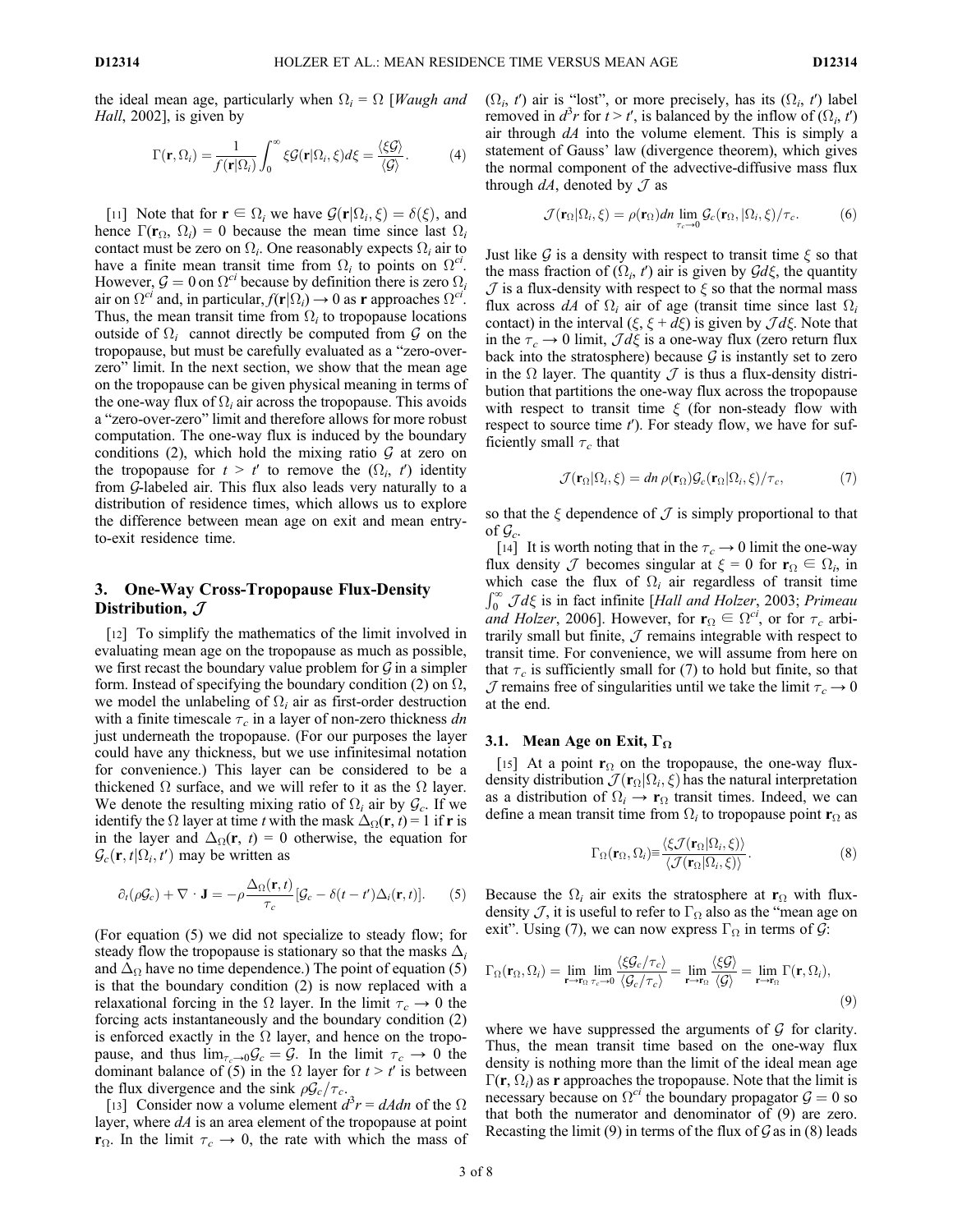to a non-zero denominator, which is a physical manifestation of L'Hôpital's limit rule.

[16] It is perhaps worth emphasizing that the mean age on exit  $\Gamma_{\Omega}$  should not be confused with the traditional mean age with respect to a single control region (such as the tropical tropopause or the earth's surface) simply evaluated at the tropopause. In other words, if the origin identity of the  $\Omega_i$  air is only removed (by zeroing the age or "age spectrum") on  $\Omega_i$  or at the earth's surface, then the corresponding mean age on the tropopause is just the mean time since last  $\Omega_i$  contact at an interior point that happens to be the tropopause. The mean age  $\Gamma_{\Omega}$  discussed here is the mean age on the tropopause of stratospheric air only – the labeling tracer  $G$  is zeroed on the tropopause, requiring the limits discussed.

## 3.2. Connection Between  $\bar{\tau}$  and  $\Gamma_{\Omega}$

[17] From the one-way flux-density distribution  $\mathcal J$  one can immediately infer the mass of the stratosphere whose tropopause-to-tropopause transit time, and hence residence time, will lie in the interval  $(\xi, \xi + d\xi)$  because this mass will be flushed out of the stratosphere in time  $\xi$  with flux  $\mathcal{J}(\mathbf{r}|\Omega_i,\xi)d\xi$ . In other words, this mass is given by  $\mathcal{J}$ flushing out  $(\Omega_i, \xi)$  air for a time  $\xi$  and is hence proportional to  $\xi$  for steady flow. More precisely, the mass of the stratosphere that had last contact with  $\Omega_i$  and that will make next contact with tropopause area element  $dA$  at  $\mathbf{r}_{\Omega}$  after a residence time in  $(\xi, \xi + d\xi)$  is given by

$$
\xi \mathcal{J}(\mathbf{r}_{\Omega}|\Omega_i,\xi) dA \ d\xi \equiv \mathcal{R}(\xi,\Omega_i,\mathbf{r}_{\Omega}) dA d\xi. \tag{10}
$$

The distribution  $\mathcal R$  (defined here as a density with respect to  $\xi$  and position  $r_{\Omega}$  on the tropopause that integrates to the mass of the stratosphere) has been referred to as the transport-mass distribution or the residence-time distribution when normalized to integrate to unity [*Primeau and Holzer*, 2006; Holzer and Hall, 2008; Orbe et al., 2012]. Note that equation (10) is simply the statement that the residence time  $\xi$  is given by the mass in residence-time band  $(\xi, \xi + d\xi)$ divided by its flux, that is,  $\xi = \mathcal{R}/\mathcal{J}$ . This residence time is an entry-to-exit residence time in the same sense as used by Wernli and Bourqui [2002] and Stohl et al. [2003] in a Lagrangian context.

[18] The mean residence time of air that had last contact with  $\Omega_i$  and that will make next contact with dA at  $\mathbf{r}_{\Omega}$  is thus naturally defined by

$$
\bar{\tau}(\Omega_i, \mathbf{r}_{\Omega}) = \frac{\langle \xi \mathcal{R}(\xi, \Omega_i, \mathbf{r}_{\Omega}) \rangle}{\langle \mathcal{R}(\xi, \Omega_i, \mathbf{r}_{\Omega}) \rangle}.
$$
(11)

The timescale  $\bar{\tau}$  is the expected mean residence time of  $\Omega_i \rightarrow \mathbf{r}_{\Omega}$  air in the interior of the stratosphere, while  $\Gamma_{\Omega}$  is the mean age of the  $\Omega_i$  air that exits at  $r_{\Omega}$ . An equivalent expression for  $\bar{\tau}$  can also be derived by averaging the mean time since entry plus the mean time to exit over the entire stratosphere, where the weights of the average are provided by the path-density distribution as outlined in Appendix A.

[19] Following the same logic as in (9) and using the fact that  $\mathcal{R} \propto \xi \mathcal{J} \propto \xi \mathcal{G}$ , we can express equation (11) as the limit

$$
\bar{\tau}(\Omega_i, \mathbf{r}_{\Omega}) = \lim_{\mathbf{r} \to \mathbf{r}_{\Omega}} \frac{\langle \xi^2 \mathcal{G} \rangle}{\langle \xi \mathcal{G} \rangle}.
$$
 (12)

It is useful to re-express (12) in terms of the usual centered second moment, or width,  $\Delta$  of the transit-time distribution. The width of  $G$  at a given point is defined by  $2\Delta^2 = \langle (\xi - \Gamma)^2 G \rangle / \langle G \rangle$  so that we can rewrite (12) as

$$
\bar{\tau} = \lim_{\mathbf{r} \to \mathbf{r}_\Omega} \left( \Gamma + 2 \frac{\Delta^2}{\Gamma} \right) = \Gamma_\Omega \left[ 1 + 2 \lim_{\mathbf{r} \to \mathbf{r}_\Omega} \left( \frac{\Delta}{\Gamma} \right)^2 \right]. \tag{13}
$$

Equation (13) has immediate, interesting implications:

[20] 1. If the flow is purely bulk advective along a single path, then  $\Delta = 0$  so that  $\bar{\tau} = \Gamma_{\Omega}$ . Thus, for purely bulkadvective flow there is no need to distinguish between the mean residence time and the mean transit time (mean age) at exit. As soon as the transport has multiple paths and/or any eddy-diffusive component,  $\Delta > 0$  and the mean residence time will exceed the mean age on exit.

[21] 2. Because the moments of  $\mathcal G$  can be obtained directly from the mixing ratios of transient tracers [e.g., Boering et al., 1996; Harnisch et al., 1996; Hall and Waugh, 1997; Volk et al., 1997; Strunk et al., 2000], the mean residence time  $\bar{\tau}$  can be estimated from observational data. In particular, the mean age and width,  $\Gamma$  and  $\Delta$ , can in principle be obtained from two transient tracers with linearly independent time histories at the tropopause or in the troposphere (e.g., linear and quadratic, or exponential and oscillatory time dependence; see also section 5 below). To the extent that these observationally determined moments can be evaluated near the tropopause and extrapolated to the tropopause in a manner consistent with the boundary conditions (2), estimates of the mean residence time  $\bar{\tau}$  are available through equation (13).

[22] To clarify the physical reason for the difference between  $\Gamma_{\Omega}$  and  $\bar{\tau}$ , and to give an idea of the magnitude of this difference for the stratosphere, we now consider a simple conceptual model and present results from an idealized circulation model. We will return to the issue of observational constraints in section 5.

## 4. Illustration With Models

#### 4.1. A Conceptual Toy Model

[23] Consider the simplest possible model: Fluid is flowing along a pipe of length L at constant speed v from  $\Omega_i$ through the interior of the domain to region  $\Omega_f$  on the boundary of the domain. In this case, the transit-time distribution a distance x from  $\Omega_i$  is  $\mathcal{G}(x|\Omega_i, \xi) = \delta(\xi - x/v)$  for all  $x \leq L$ , until x hits  $\Omega_f$  at  $x = L$ , where G is set to zero. Note that because all  $\Omega_i$  fluid ends up at  $\Omega_f$ ,  $\langle \mathcal{G} \rangle = 1$ . In this model every fluid element in the pipe takes the same  $\Omega_i \rightarrow \Omega_f$ transit time of  $\Gamma_1 = L/v$ , and the mean age at x is  $\langle \xi \mathcal{G} \rangle = x/v$ , and the width of the transit-time distribution  $\Delta = 0$  everywhere. Thus, the mean age on the tropopause is given by  $\lim_{x\to L}x/v = L/v = \Gamma_1$ . And because every particle in the pipe has the same residence time, the mean residence time is  $\bar{\tau}$  =  $\Gamma_1$  as well, consistent with the general result (13) for  $\Delta = 0$ .

[24] Now consider two purely advective  $\Omega_i \rightarrow \Omega_f$  pipes (Figure 1). For simplicity, we consider both pipes to carry fluid of equal constant density, and to have equal cross sectional area  $A$  and flow speed  $v$ , so that both pipes have the same flow rate and hence the same flux  $J_1 = J_2$  through  $\Omega_f$ . The fluid has  $\Omega_i \rightarrow \Omega_f$  transit time  $\Gamma_1$  in pipe 1 and  $\Gamma_2$  in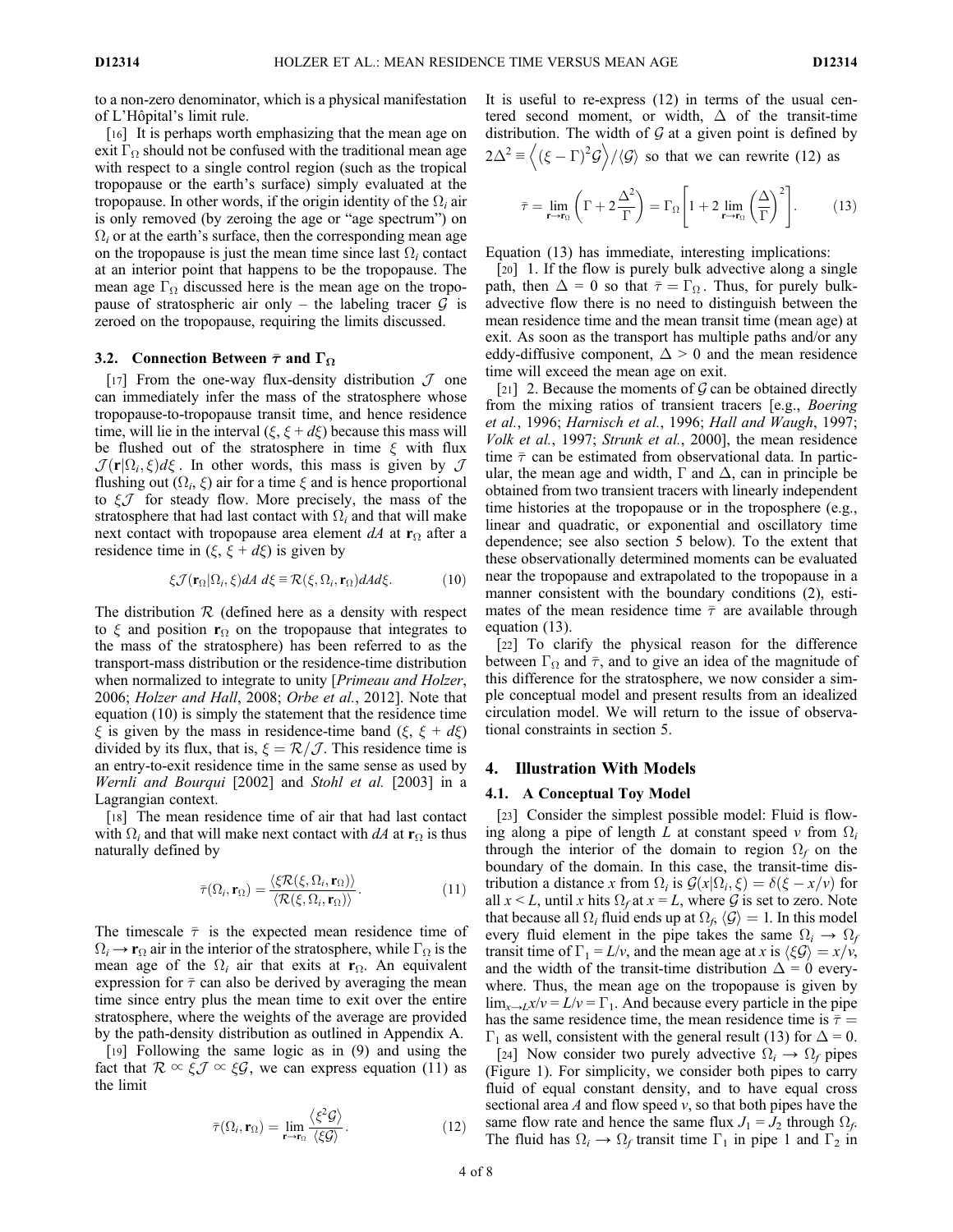

**Figure 1.** A simple two-pipe model to illustrate the distinction between reservoir mean residence time  $\bar{\tau}$ and mean age at exit  $\Gamma_{\Omega}$ :  $\bar{\tau}$  is a mass-weighted mean over the entire fluid domain, while  $\Gamma_{\Omega}$  is a mean for which the flow rates provide the weights. If the flow rates  $J_1$  and  $J_2$  in the two pipes (one-way fluxes in the general case) are equal, then mean age at exit on  $\Omega_f$  is  $\Gamma_\Omega = (\Gamma_1 + \Gamma_2)/2$ , while the mass-weighted mean residence time of all fluid elements in the pipes is given by  $\bar{\tau} = (\Gamma_1^2 + \Gamma_2^2)/(\Gamma_1 + \Gamma_2) = \Gamma_{\Omega} + 2\Delta^2/\Gamma_{\Omega}$ , where  $\Delta$  measures the spread between  $\Gamma_1$  and  $\Gamma_2$ . For details, see text.

pipe 2. For this system, the mean age on arrival at  $\Omega_f$  is  $\Gamma_{\Omega} = (J_1\Gamma_1 + J_2\Gamma_2)/(J_1 + J_2) = (\Gamma_1 + \Gamma_2)/2$ , reflecting the fact that the same mass arrives at  $\Omega_f$  per unit time with age  $\Gamma_1$ from pipe 1, and with age  $\Gamma_2$  from pipe 2. To compute the mean residence time of all the fluid in pipes 1 and 2, we note that pipe 1 carries a mass  $m_1 = \rho A v \Gamma_1$ , and pipe 2 carries a mass  $m_2 = \rho A v \Gamma_2$ . Because each pipe is purely advective the residence time in pipe 1 is  $\Gamma_1$  and the residence time in pipe 2 is  $\Gamma_2$ , so that the mass-weighted mean residence time is given by  $\bar{\tau} = (m_1 \Gamma_1 + m_2 \Gamma_2) / (m_1 + m_2) = (\Gamma_1^2 + \Gamma_2^2) / (\Gamma_1^2 + \Gamma_2^2)$  $(\Gamma_1 + \Gamma_2) = \Gamma_{\Omega} + (\Gamma_1 - \Gamma_2)^2/[2(\Gamma_1 + \Gamma_2)].$  Thus,  $\bar{\tau} > \Gamma_{\Omega}$ unless  $\Gamma_1 = \Gamma_2$ . This result for  $\bar{\tau}$  again follows from equation (13) because G arbitrarily close to  $\Omega_f$  is given by  $\mathcal{G} =$  $\left[\delta(\xi - \Gamma_1) + \delta(\xi - \Gamma_2)\right]/2$ , so that  $\langle \mathcal{G} \rangle = 1$ ,  $\Gamma_{\Omega} = \langle \xi \mathcal{G} \rangle =$  $(\Gamma_1 + \Gamma_2)/2$ ,  $\langle \xi^2 \mathcal{G} \rangle = (\Gamma_1^2 + \Gamma_2^2)/2$ , and  $\Delta = |\Gamma_1 - \Gamma_2| / \sqrt{8}$ . It can then easily be verified that  $\bar{\tau} = \langle \xi^2 \mathcal{G} \rangle / \langle \xi \mathcal{G} \rangle = \Gamma_{\Omega} +$  $2\Delta^2/\Gamma_{\Omega}$ . (An explicit limit need not be taken here because the purely advective flow in each pipe results in non-zero moments of G arbitrarily close to  $\Omega_f$ .

[25] The difference between mean age on exit  $\Gamma_{\Omega}$  and mean residence time  $\bar{\tau}$  stems from the fact that  $\Gamma_{\Omega}$  is a flow rate weighted mean, while  $\bar{\tau}$  is a mean for which the mass residing in the interior of the fluid domain provides the weights. For equal flow rates, the pipe with the longer residence time contains more mass because it is flushed more slowly, which skews the average  $\bar{\tau}$  toward the longer residence time. The generalization to advective-diffusive flow is provided by equation (10), which states that for steady flow the mass in a given residence-time interval is simply equal to the flow rate of air in that interval acting for a time equal to the residence time.

## 4.2. An Idealized Atmosphere

[26] To demonstrate the distinction between mean age on the tropopause and mean residence time in a more realistic setting, we present a calculation based on ensemble-mean Green functions and ensemble-mean one-way cross-tropopause flux-density distributions  $\mathcal J$  computed for an idealized atmosphere. The idealized atmosphere is dry, with zonally symmetric forcings as described by Polvani and Kushner [2002] and with a wave number-2 idealized topography in the Northern Hemisphere to provide stratospheric variability [Gerber and Polvani, 2009]. Details of the calculation of the model's flux-density distribution  $\mathcal J$  may be found in the work of Orbe et al. [2012].

[27] Figure 2 shows the zonally averaged mean age on the tropopause,  $\Gamma_{\Omega}$ , and the mean residence time,  $\bar{\tau}$ , for stratospheric air that had last tropopause contact between  $8^{\circ}$ S and  $8^\circ$ N ( $\Omega_{\text{EO}}$ ). These timescales were computed robustly using the ensemble averaged one-way flux-density distribution  $J$ . The latitudinal structure of  $\Gamma_{\Omega}$  and  $\bar{\tau}$  is set by the stratospheric circulation, that is, by the combined aggregate action of residual-mean advection and quasi-horizontal eddydiffusion, as described by *Orbe et al.* [2012]. For this model,  $\Omega_{\text{EO}}$  air that exits in extra-tropical Northern-Hemisphere latitudes has a mean residence time of  $\sim 8.5$  years, nearly twice its ideal mean age on exit of  $\sim$ 4.5 years (Figure 2). In other words, the mass-weighted average residence time of  $\Omega_{\text{EO}}$  air anywhere in the stratosphere, that will eventually exit in the extratropics, is nearly twice as large as the mean age of the  $\Omega_{\text{EO}}$  air as it exits the stratosphere in the extratropics. Note that from equation (13), the ratio  $\Delta/\Gamma$  of  $\Omega_{\text{EO}}$ air therefore approaches  $\sim 0.7$  on the extratropical tropopause. The ratio  $\Delta/\Gamma$  in the expression for  $\bar{\tau}$  may be considered to be a dimensionless measure of the importance of the integrated effect of eddy-diffusion and of the multiplicity of Lagrangian particle paths through the stratosphere. The difference between the timescales  $\Gamma_{\Omega}$  and  $\bar{\tau}$  results from the fact that the shorter the residence time, the smaller the mass of the stratosphere that is flushed by the flux of air with that residence time. Thus, the mass-weighted residence time  $\bar{\tau}$ preferentially weights long tropopause-to-tropopause transit times compared to the mean age at exit,  $\Gamma_{\Omega}$ .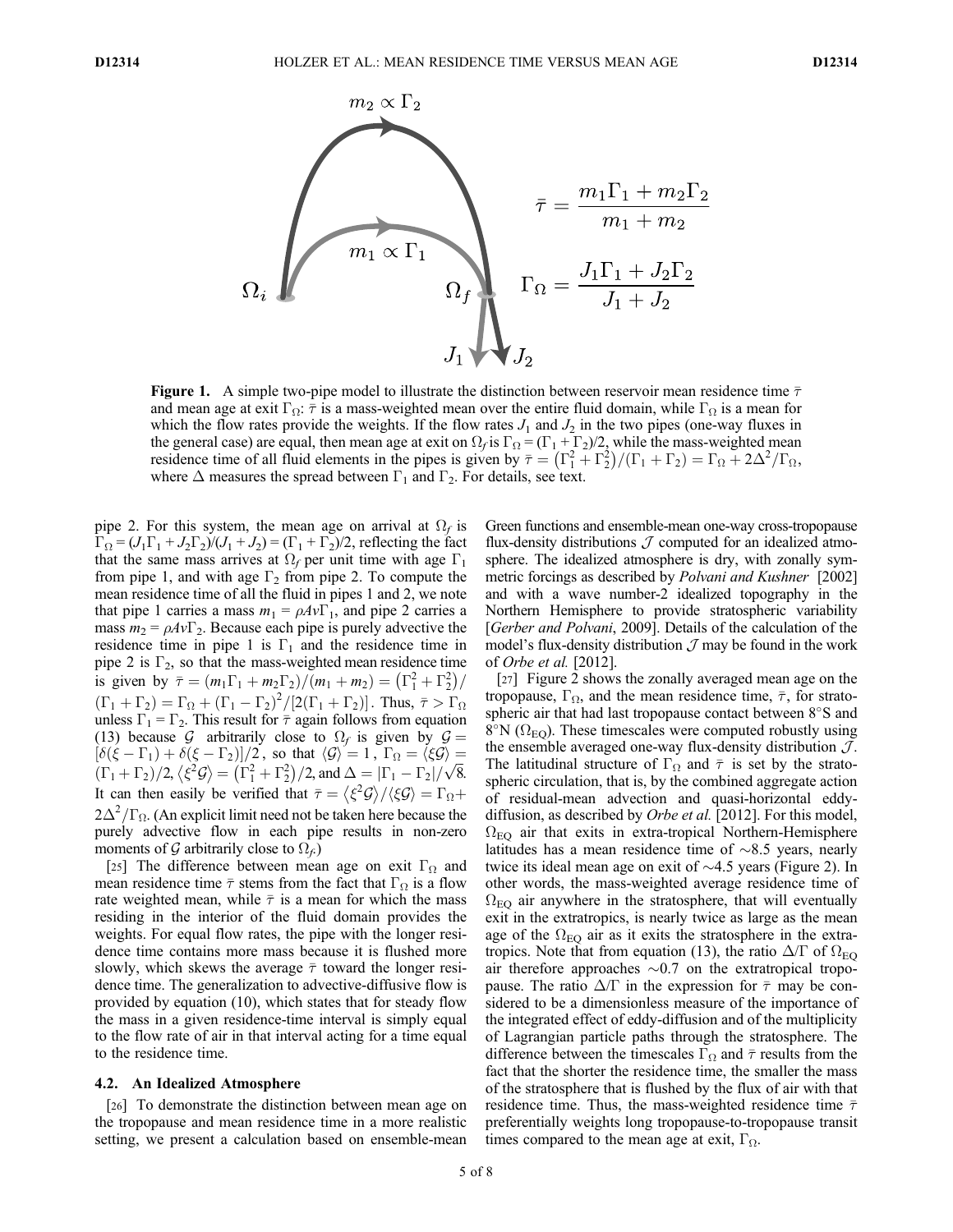

**Figure 2.** Red lines: the mean residence time  $\bar{\tau}$  of air that entered the stratosphere between 8°S and 8°N ( $\Omega_{\text{EO}}$  air) and that exits at the latitude of the abscissa. Blue lines: the corresponding mean age on exit,  $\Gamma_{\Omega}$ . Solid lines indicate the quantity was computed using the one-way flux-density distribution  $J$ , while dashed lines indicate that the limit of moment ratios was used.

[28] Figure 2 also shows as dashed lines  $\Gamma_{\Omega}$  and  $\bar{\tau}$  as estimated from the moment ratios of the ensemble-averaged  $\mathcal{G}(\mathbf{r}|\Omega_{\text{EO}}, \xi)$  using equations (9) and (12). The limit was taken only approximately by extrapolating the ratio of the moments vertically in pressure coordinates to the zonally averaged tropopause using moments computed from the zonally and ensemble averaged  $G$ . A more accurate calculation would take the limit at every point on the tropopause and then average zonally. Nevertheless, the relatively crudely evaluated limits of the moment ratios  $\langle \xi^2 \mathcal{G} \rangle / \langle \xi \mathcal{G} \rangle$ and  $\langle \xi \mathcal{G} \rangle / \langle \mathcal{G} \rangle$  agree remarkably well with  $\bar{\tau}$  and  $\Gamma_{\Omega}$  as computed from  $J$ , considering the "zero-over-zero" nature of the limit.

### 5. Implications

[29] Mean residence time reveals an important aspect of advective-diffusive flow not captured by mean age. While mean age on the tropopause quantifies the residence time of the air that is leaving the stratosphere, the mean residence time quantifies the average time that the air currently in the stratosphere will spend between successive tropopause crossings. The two timescales thus characterize fundamentally different populations of fluid elements: those residing in the interior of the stratosphere for  $\bar{\tau}$  and those exiting the stratosphere for  $\Gamma_{\Omega}$ . To emphasize this point it is useful to refer to  $\bar{\tau}$  as "reservoir mean residence time" to distinguish it from  $\Gamma_{\Omega}$ , which is the mean residence time of exiting fluid elements. If one is interested in analyzing the budgets of chemical constituents in the stratosphere, rather than the composition of air that is leaving the stratosphere, reservoir mean residence time is an appropriate timescale.

[30] The implications of our results are slightly different depending on whether they are applied in a model context or if they are applied to observations. In the model context, the boundary propagator can be computed explicitly as a passive tracer subject to the required boundary conditions, and the limits of the moment ratios yielding  $\Gamma_{\Omega}$  and  $\bar{\tau}$  can be performed by extrapolating the moment ratios to the tropopause, as demonstrated in Figure 2. However, the most robust method for computing these quantities is to compute them from the one-way cross-tropopause flux-density distribution  $J$ , which avoids a "zero-over-zero" limit. In addition,  $J$  allows the computation of the mass of the stratosphere that had last contact with specified region  $\Omega_i$ and that will next contact specified region  $\Omega_f$  [Orbe et al., 2012]. Although  $\cal J$  can easily be computed with a transport model,  $J$  is unfortunately not directly available from tracer observations.

[31] Observationally based estimates of mean age on exit and reservoir mean residence time carry a different set of considerations. Such estimates are based on the propagator nature of G. Given a tiling of the tropopause with tiles  $\Omega_i$  and the mixing ratios  $\chi(\Omega_i, t')$  of a conservative, passive tracer with known time history for each tile (which can be chosen to be arbitrarily small), the mixing ratio in the interior of the stratosphere is given by

$$
\chi(\mathbf{r},t) = \sum_{\Omega_i} \int_{-\infty}^t dt' \mathcal{G}(\mathbf{r},t|\Omega_i,t') \chi(\Omega_i,t'). \tag{14}
$$

From the known time histories  $\chi(\Omega_i, t')$  on the tropopause and known interior measurements of the mixing ratio  $\chi(\mathbf{r}, t)$ , equation (14) can be deconvolved for  $G$  [e.g., *Johnson et al.*, 1999; Holzer et al., 2010]. For a finite number of tracers, this deconvolution is highly underdetermined, but N linearly independent time histories can be used to constrain  $N$  integrals of  $\mathcal G$ . For example, it follows immediately from  $(14)$ that if the time history at the boundary  $\chi(\Omega_i, t')$  is a linear function of  $t'$ , then the mixing ratio for steady flow is given by the age-lagged boundary value so that  $\chi(\mathbf{r}, t) = \sum_i f(\mathbf{r} | \Omega_i) \chi(\Omega_i, t - \Gamma(\mathbf{r}, \Omega_i))$ , while a time history that is an *n*th order polynomial in t' yields a mixing ratio that is a linear combination of the temporal moments  $\langle \xi^m \mathcal{G} \rangle$ , for  $m = 0$  ... *n*. For points **r** sufficiently deep in the stratosphere, (14) can in practice be simplified by assuming that only tracer from the tropical tropopause contributes significantly (the sum over  $\Omega_i$  can be replaced with a single term). With the further approximation of a steady circulation, a linear time history then immediately provides  $\langle \xi \mathcal{G} \rangle$  and a quadratic time history provides  $\langle \xi^2 \mathcal{G} \rangle$ , while other functional forms for  $\chi(\Omega_i, t')$  provide combinations of the moments of  $\mathcal{G}$ , which are typically dominated by only the first few moments [e.g., Hall and Waugh, 1997]. However, because we are interested in extrapolating ratios of the moments to the tropopause, the approximation of a dominant single tropical patch will have to be carefully examined for the available tracer data. The details of observational estimates of reservoir mean residence time from extant tracer measurements are beyond the scope of this paper but we believe that analyzing tracer observations for reservoir mean residence time will be fruitful and yield new physically interpretable information on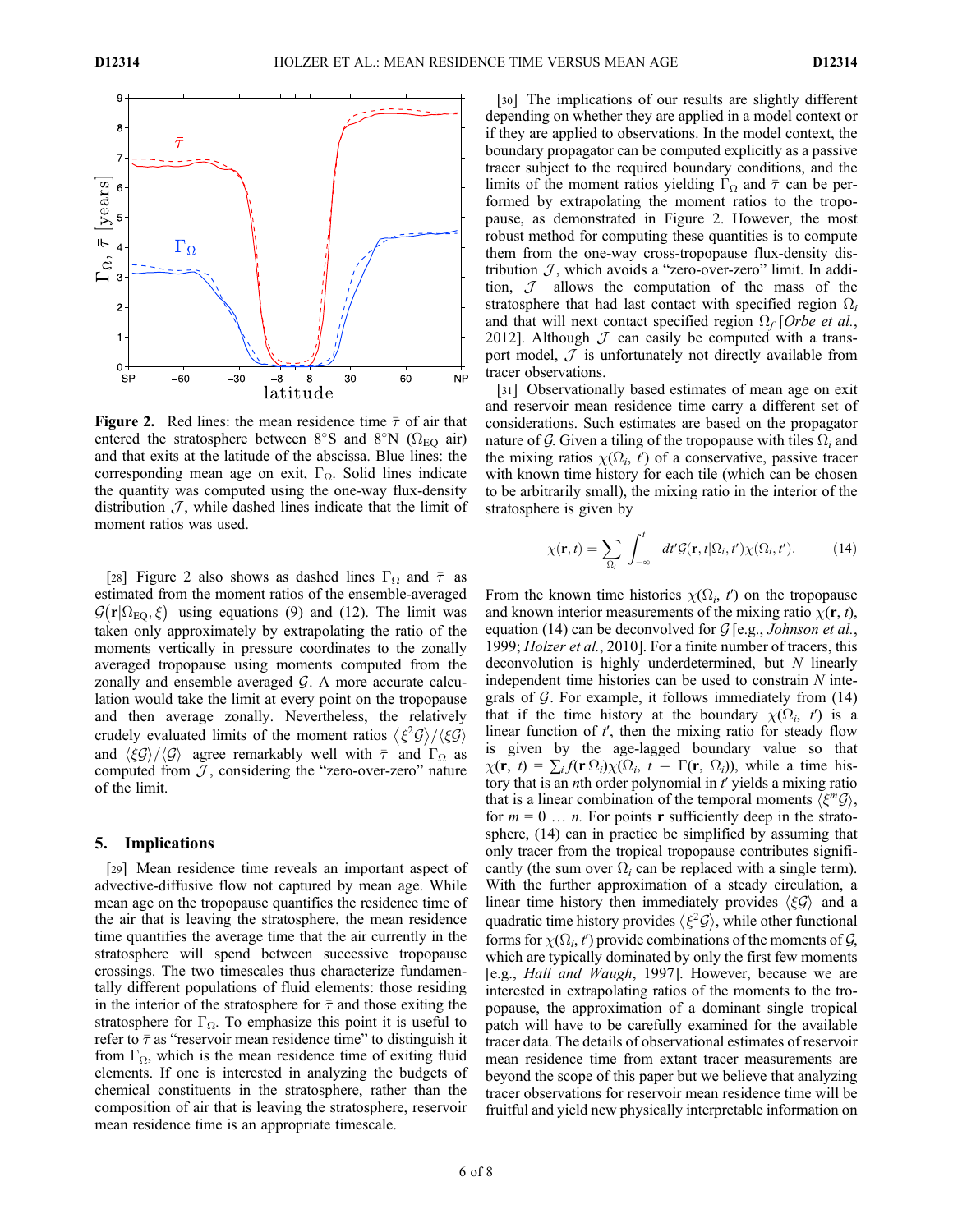stratospheric transport that is not available from mean-age estimates.

## 6. Summary and Conclusions

[32] We have defined  $\Gamma_{\Omega}$ , a physically meaningful mean age of stratospheric air on the tropopause, by generalizing the usual mean age since last tropopause contact to the mean age of the fraction of stratospheric air that had last tropopause contact with only a specific subregion  $\Omega_i$  of the tropopause. In contrast to the traditional stratospheric mean age, which is defined to be zero everywhere on the tropopause,  $\Gamma_{\Omega}$  is a generally nonzero "mean age on exit" that characterizes the mean transit time of stratospheric air that had previous tropopause contact at  $\Omega_i$  as it exits the stratosphere. Because the fraction of air that had last tropopause contact at  $\Omega_i$  is naturally defined to be zero elsewhere on the tropopause, the physical basis of  $\Gamma_{\Omega}$  is the one-way flux density  $\mathcal J$  of  $(\Omega_i, t')$  air that is induced by holding the  $(\Omega_i, t')$ label,  $G$ , at zero on the tropopause.

[33] The partitioning of the one-way flux density  $\mathcal J$ according to the entry-to-exit transit time  $\xi$  immediately gives the steady-flow result that the mass of air that resides in the stratosphere for a time in the interval  $(\xi, \xi + d\xi)$  is proportional to  $\mathcal{R} \equiv \xi \mathcal{J}$ . The usual bulk statement, that the residence time in a reservoir is given by the ratio of resident mass to the flux out of the reservoir [e.g., *Volk et al.*, 1997; Hall and Waugh, 2000], is thus generalized to stratospheric air in a specific interval of residence time between successive tropopause crossings, and equation (8) is the corresponding bulk statement  $\Gamma_{\Omega} = \langle \mathcal{R} \rangle / \langle \mathcal{J} \rangle$  for the mean age on exit.

[34] By showing that  $\Gamma_{\Omega}$  and  $\bar{\tau}$  are both determined by the one-way cross-tropopause flux density of  $(\Omega_i, t')$  air, we were able to elucidate the physical difference of these timescales and to develop a simple expression for  $\bar{\tau}$  in terms of the moment ratios of the transit-time distribution in the limit as the field point is moved to the tropopause. Expressing  $\bar{\tau}$  as a moment ratio allows  $\bar{\tau}$  to be evaluated in terms of the mean and width of the transit-time distribution extrapolated to the tropopause, quantities that can be estimated from the observed mixing ratio of two or more transient tracers with independent, known time histories on the tropopause.

[35] Reservoir mean residence time  $\bar{\tau}$  and mean age on exit  $\Gamma_{\Omega}$  are only equal for purely advective flow along a single path, but for general advective-diffusive flow  $\bar{\tau} > \Gamma_{\Omega}$ because these timescales evaluate the mean tropopause-totropopause transit time over different populations of fluid elements: The mean age on exit  $\Gamma_{\Omega}$  is an average based on the one-way flux-density distribution  $\mathcal{J}(\mathbf{r}_{\Omega}|\Omega_i, \tau)$ , which bins fluid elements as they are exiting the tropopause according to their place of origin  $\Omega_i$  and their residence time  $\tau$ . Reservoir mean residence time  $\bar{\tau}$  is an average based on the transport-mass distribution  $\mathcal{R}(\tau, \Omega_i, \mathbf{r}_{\Omega}) \propto \tau \mathcal{J}(\mathbf{r}_{\Omega} | \Omega_i, \tau),$ which bins all the fluid elements that are in the interior of the stratosphere at any given time according to  $\Omega_i$ , exit location  $\mathbf{r}_{\Omega}$ , and  $\tau$ .

[36] The timescales  $\bar{\tau}$  and  $\Gamma_{\Omega}$  give independent information on the tropopause-to-tropopause transport through the stratosphere. While  $\Gamma_{\Omega}(\mathbf{r}_{\Omega}, \Omega_i)$  is simply the mean age of the air from tropopause region  $\Omega_i$  exiting the stratosphere at location  $\mathbf{r}_{\Omega}$ ,  $\bar{\tau}(\Omega_i, \mathbf{r}_{\Omega})$  is the expected mean residence time of  $\Omega_i$  air that is in the interior of the stratosphere and will eventually exit at  $\mathbf{r}_{\Omega}$ . Unlike  $\Gamma_{\Omega}$ , the reservoir mean residence time  $\bar{\tau}$  depends additionally on the second moment of the transit-time distribution, which can be regarded as quantifying the aggregated action of eddy-diffusive mixing. While the fundamental underlying flux-density distribution can readily be computed using any circulation model capable of carrying conserved tracers, we hope that the results derived here will stimulate observationally based estimates of reservoir mean residence time.

# Appendix A: Residence Time as a Domain Averaged Sum of Entry and Exit Times

[37] While the boundary propagator  $\mathcal{G}(\mathbf{r}|\Omega_i,\xi)$  gives the distribution of times  $\xi_{\uparrow}$  since last contact with  $\Omega_i$ , the equivalent quantity for the time-reversed adjoint flow  $\widetilde{\mathcal{G}}(\mathbf{r}|\Omega_f, \xi_\downarrow)$  gives the distribution of times  $\xi_\downarrow$  for air at r to recontact the tropopause at  $\Omega_f$  [Holzer and Hall, 2000]. The mean  $\Omega_i \rightarrow \Omega_f$  transit time of air in a parcel at **r** is given by [Holzer and Primeau, 2008]

$$
\tau(\mathbf{r}, \Omega_i, \Omega_f) = \frac{\langle \xi_1 \mathcal{G} \rangle}{\langle \mathcal{G} \rangle} + \frac{\langle \xi_i \widetilde{\mathcal{G}} \rangle}{\langle \widetilde{\mathcal{G}} \rangle}.
$$
 (A1)

The reservoir mean residence time  $\bar{\tau}$  is then obtained by averaging over the entire mass of the stratosphere

$$
\bar{\tau}(\Omega_i, \Omega_f) = \frac{\int_S \bar{\eta}(\mathbf{r}, \Omega_i, \Omega_f) \tau(\mathbf{r}, \Omega_i, \Omega_f) d^3 r}{\int_S \bar{\eta}(\mathbf{r}, \Omega_i, \Omega_f) d^3 r}, \quad (A2)
$$

where the integrals are performed over the entire stratosphere and  $\bar{\eta}(\mathbf{r}, \Omega_i, \Omega_f)$  is the density per unit volume of the  $\Omega_i \rightarrow \Omega_f$ paths, regardless of residence time. In terms of the full path density,  $\eta$ , which is additionally distributed according to residence time [Holzer and Primeau, 2006, 2008; Holzer, 2009a, 2009b], we have  $\bar{\eta} \equiv \int_0^{\infty} \eta(\mathbf{r}, \tau, \Omega_i, \Omega_f) d\tau$ .

[38] The formulation (A2) of the reservoir mean residence time in terms of the path density is equivalent to equation (11) [Holzer and Primeau, 2008], except that transport to a finite region  $\Omega_f$  is considered, which can be taken to be arbitrarily small. (For exit through a finite  $\Omega_f$ ,  $\mathcal{R}(\xi, \Omega_i, \mathbf{r}_{\Omega})$  is simply integrated over  $\Omega_f$  before it is used in (11).) The point of (A2) is that it makes explicit that the reservoir mean residence time  $\bar{\tau}$  takes into account the entire stratosphere, while mean age only considers the fluid at field point **r**.

[39] **Acknowledgments.** This work was supported by NSF grants ATM-0854711 (M.H.) and OCE-0928395 (F.P.). We thank three anonymous reviewers for comments that helped improve the manuscript.

#### References

- Björkström, A. (1978), A note on the relation between average age and average transit time in natural reservoirs, Tellus, 30, 185–188.
- Boering, K. A., S. C. Wofsy, B. C. Daube, H. R. Schneider, M. Loewenstein, and J. R. Podolske (1996), Stratospheric transport rates and mean age distribution derived from observations of atmospheric  $CO<sub>2</sub>$  and  $N<sub>2</sub>O$ , Science, 274, 1340–1343.
- Bolin, B., and H. Rhode (1973), A note on the concepts of age distribution and transit time in natural reservoirs, Tellus, 25, 58–62.